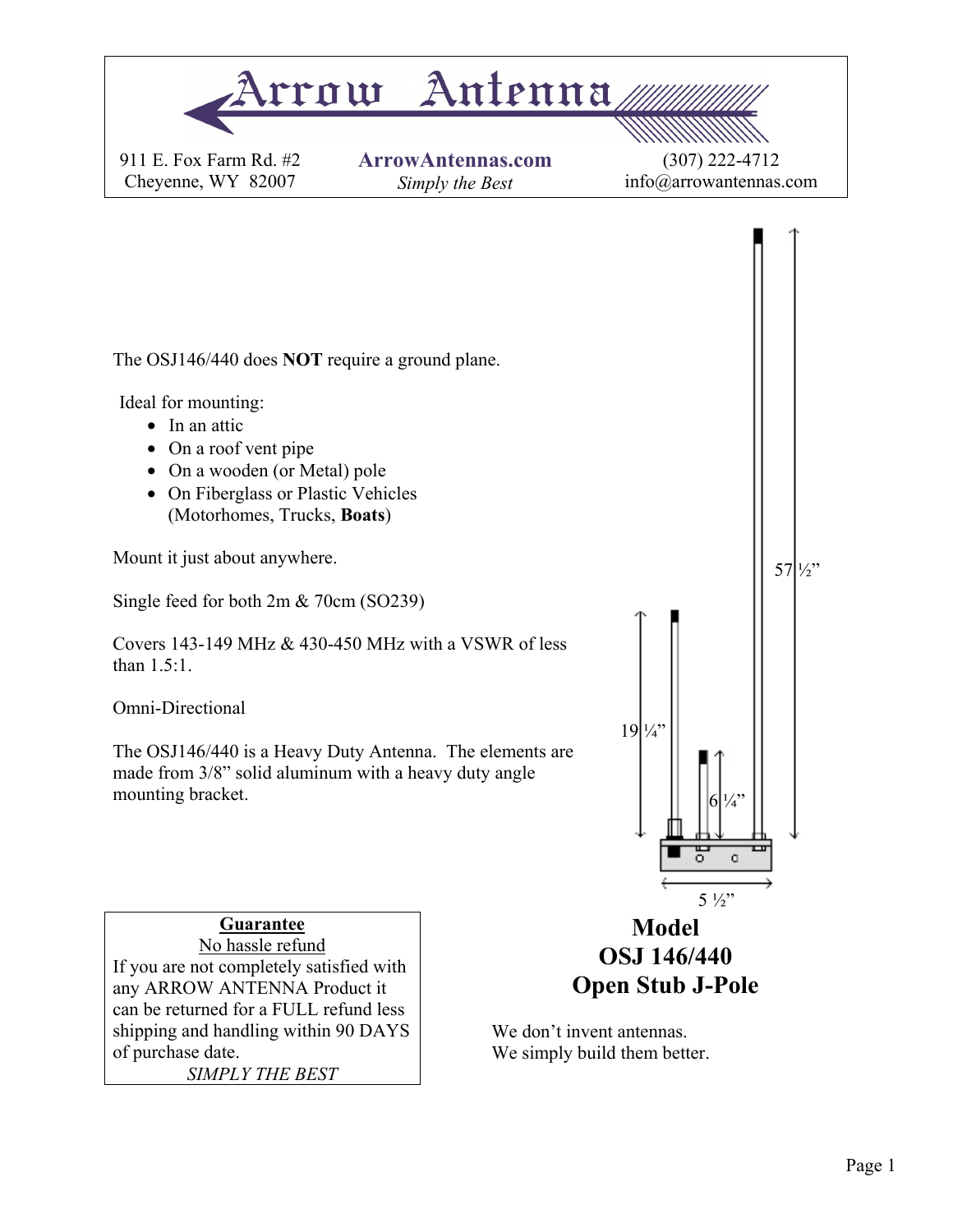| Part#  | Price | Model OSJ 146/440 Packing List                                         |
|--------|-------|------------------------------------------------------------------------|
| J14611 | \$10. | $3/8$ " X 19 1/4" Element with Coupling Nut                            |
| J44012 | \$6.  | 3/8" X 6 1/4" Element with 2 Stainless Jam Nuts.                       |
| J14613 | \$15. | $3/8$ " X 57 $1/2$ " Element with 2 Stainless Jam Nuts.                |
| J14623 | \$23. | Custom $3/8$ " X 57 $1/2$ " TWO Piece Element                          |
| J14614 | \$20. | 3/16" X 1 1/2" X 1 1/2" X 5 1/2" Assembly Bracket                      |
| 52S206 | \$4.  | Saddle Clamp for mounting to Mast up to $1 \frac{1}{2}$ - (2 for \$4.) |
| J14605 | \$4.  | SO-239 - 3/8-24 Antenna Mount                                          |
| J14606 | \$1.  | Nylon Shoulder Washer for Antenna Mount above - (2 for \$1.)           |
| 25C275 | \$1.  | 2 3/4" Bolt, Nut & Lock Washer (all Stainless)                         |
|        |       | (Please add $$8.00 S & H$ per order. Thank you.)                       |

### **Assembly Instructions**

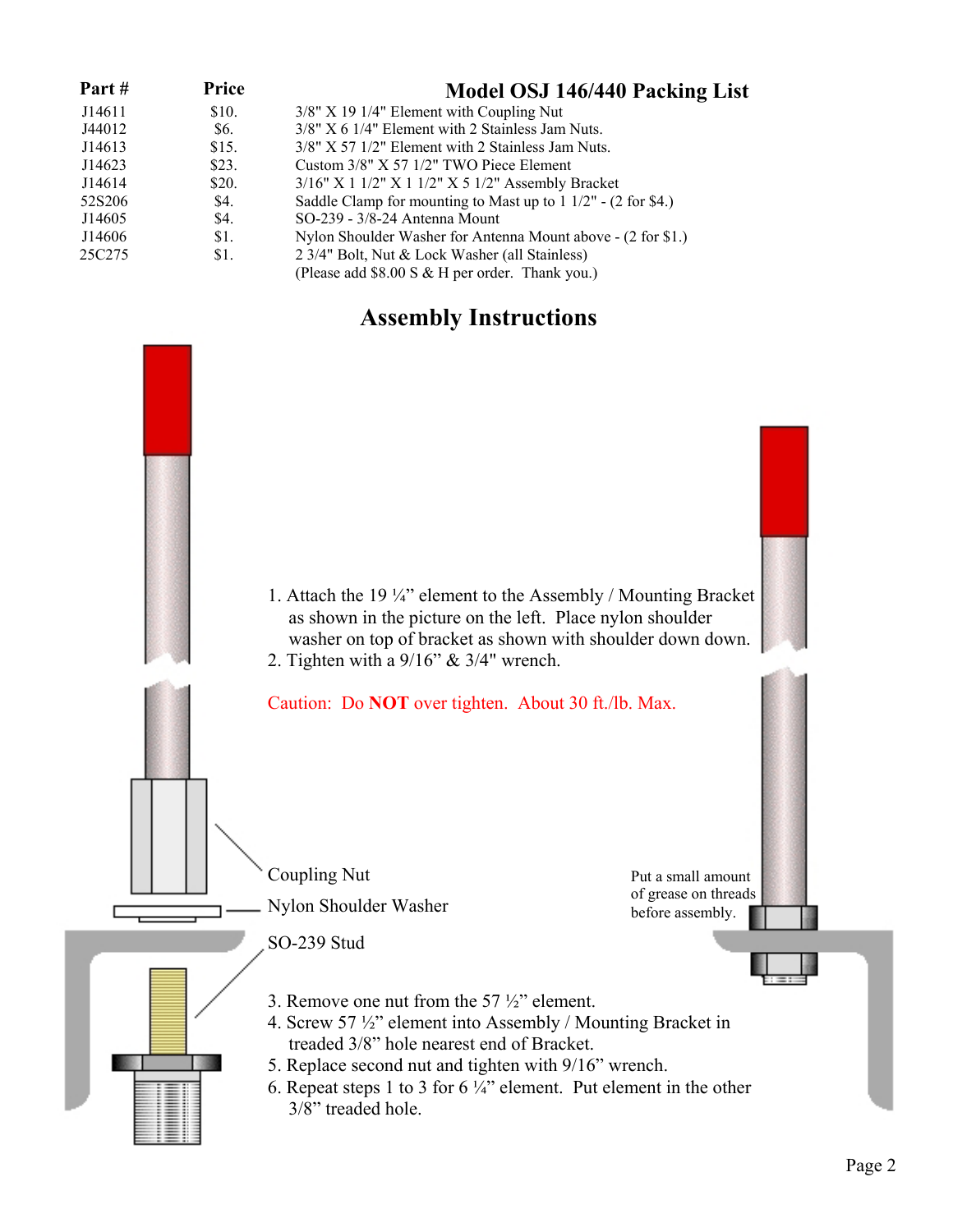

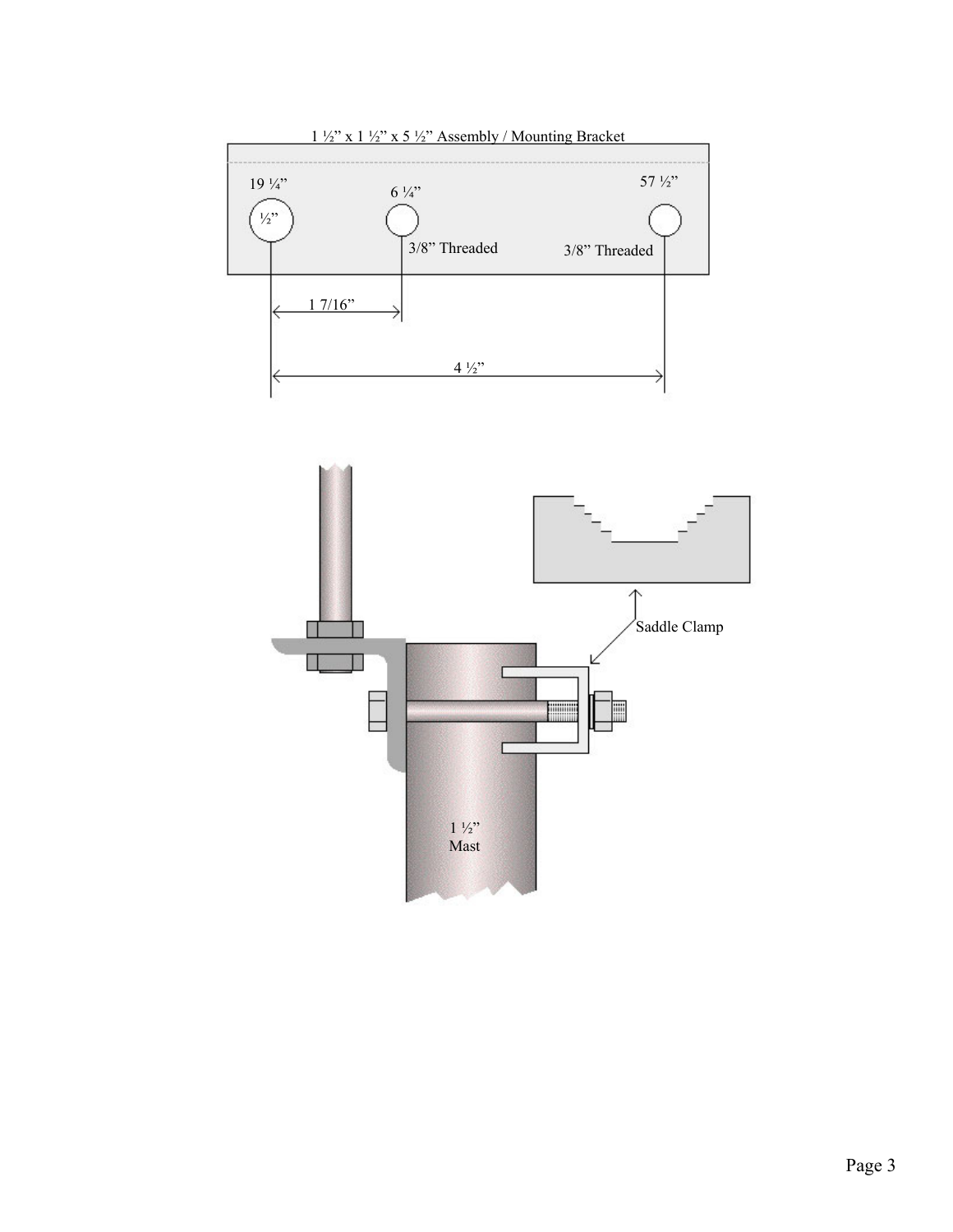## ArrowAntennas.com

## **SWR**

SWR is basically a way of testing the impedance of your Antenna System. The Antenna System has two parts.

- 1. Coax and connectors.
- 2. Antenna.

Before you can test or tune the Antenna, you have to test the other half of the system **first**, the Coax & **Connectors** 

#### **Brand New Coax** can be **Defective or Damaged.**

To test the Coax you will need a 50 ohm Dummy Load and an SWR Meter or Antenna Analyzer.

Note: Some of the MFJ 269 Analyzers don't work right. - - (eHam reviews on the MFJ269) - - The MJF 259B works Great.

Connect the Dummy Load to the end of the coax instead of the Antenna. Connect SWR Meter or Antenna Analyzer to the other end of the coax.

Check the SWR on all frequencies. SWR should be 1.0:1 on all frequencies. If the SWR is not 1.0:1 or if the SWR varies with frequency, then the Coax is **Not** up to the task.

**Important:** Some Coax can test fine on VHF but not at UHF.

Also a known problem with some remote Antenna Switches.

Example from eHam Reviews

I have had my MFJ269 for about 5 years. It works ok. On VHF and HF it is dead on. But on UHF I do not trust it. I also have a Bird and I compared several antennas tuned with the MFJ269 and the Bird and the MFJ269 was wrong everytime on the UHF side. I killed one UHF final when I relied on the MFJ269 for tuning. This antenna was checked with the Bird after the finals died and was found to have an SWR of 5:1+. Yet when checked with the MFJ269 it showed fine. I now use the Bird for everything but HF tuning. The MFJ269 still seems to work ok in this range and is nice for tuning my Buddy Pole for portable ops. It will never see VHF or UHF antennas again.